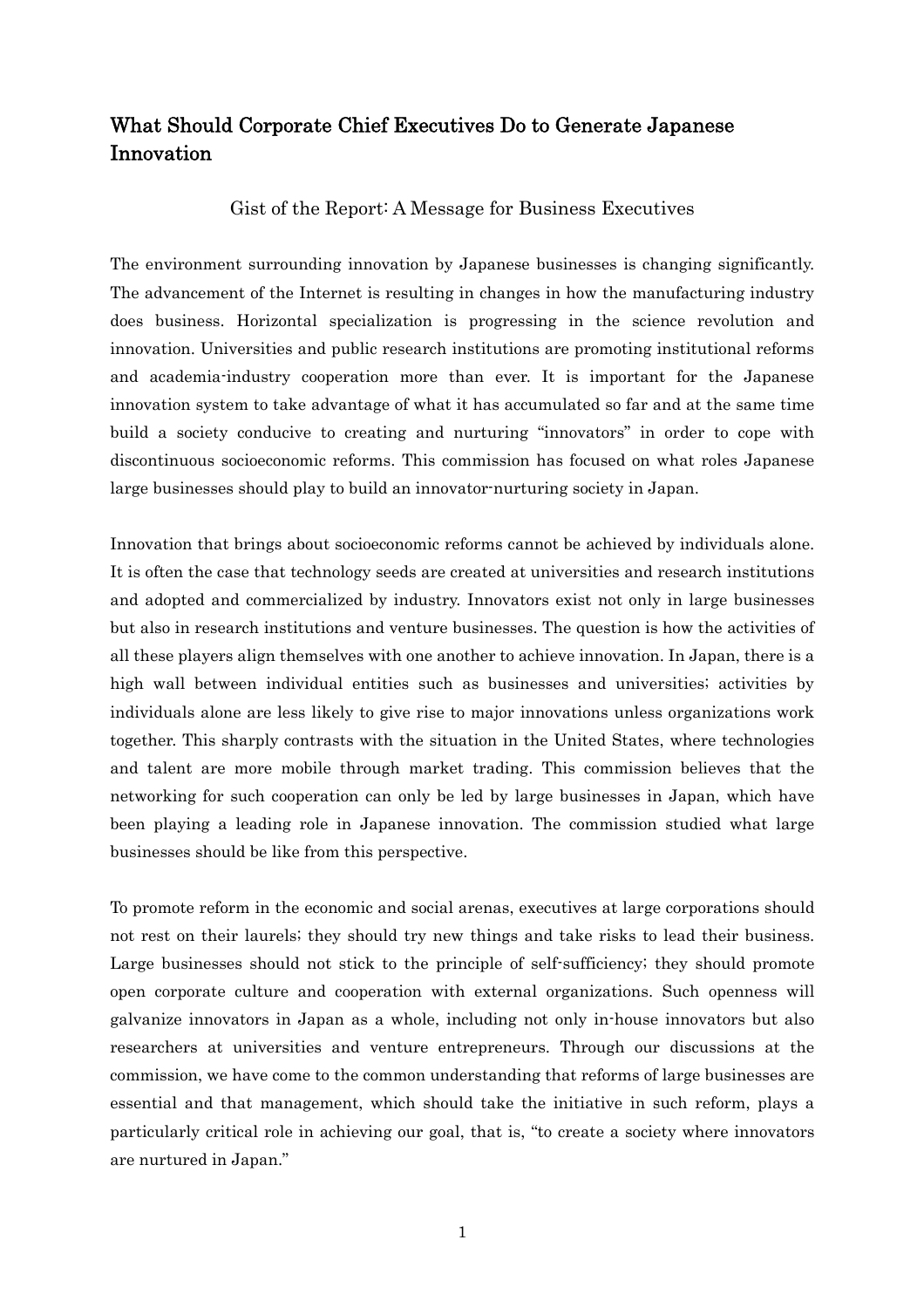This is why we have titled our report "What Should Corporate Chief Executives Do to Generate Japanese Innovation." It is our message, a set of suggestions, for chief executives at large businesses.

See the attached sheet for a summary of the report.